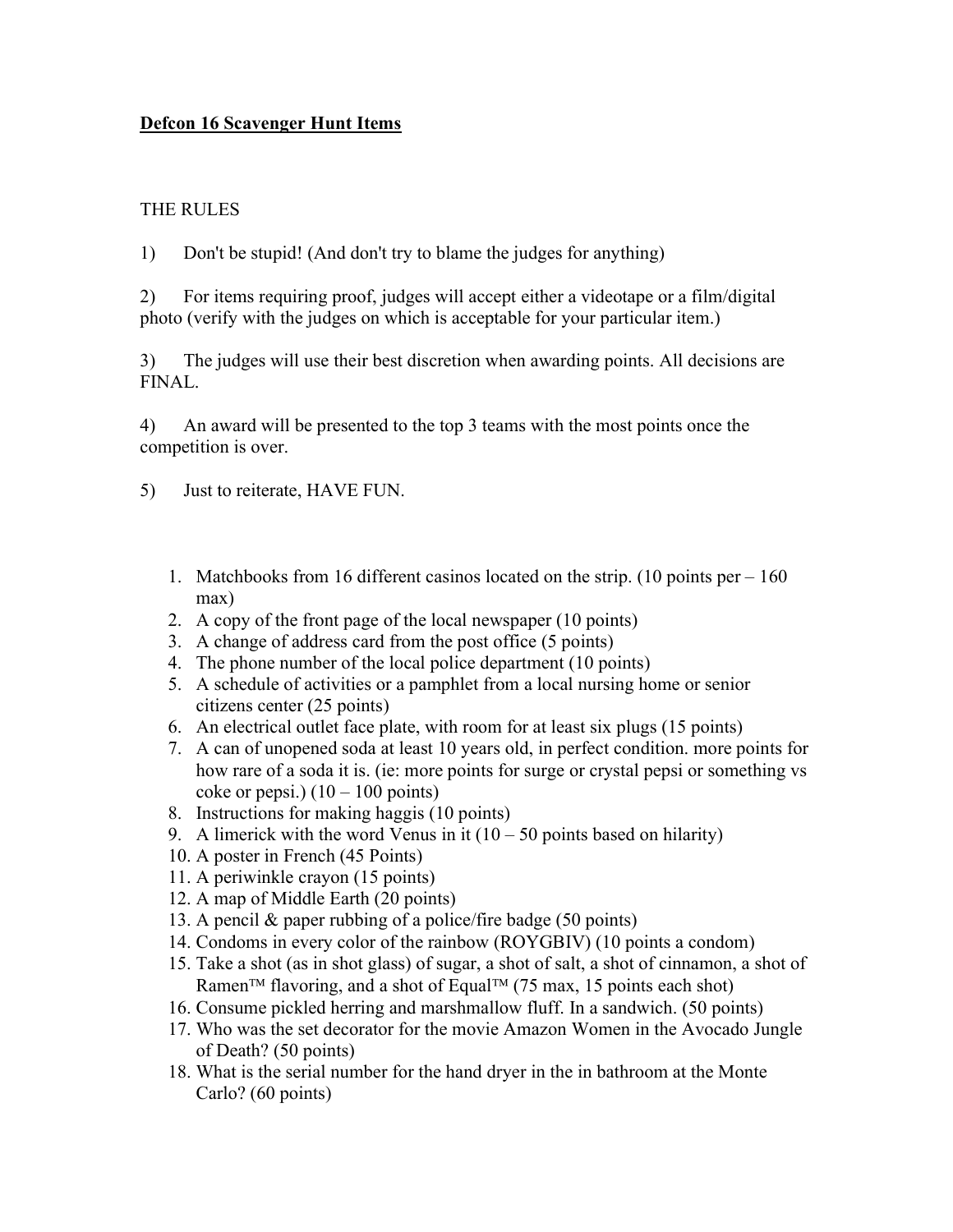- 19. What will you get if you order product number 272-124 from Radio Shack? (20) 2X Bonus: explain the product's function
- 20. Destroy something made before 1984 and videotape it (60)
- 21. A rain stick, a dip stick, a lip stick, a night stick, a drum stick, and a broom stick.(120 possible, 20 per stick)
- 22. Pornography in a Romance language, no English (40)
- 23. Enough extension cords and/or surge protectors to reach from one side of the contest hall to the other (80)
- 24. A cake in the shape of Panama (include isthmus and canal) (40)
- 25. A rejection letter from an Ivy League College (100)
- 26. A member of the team with a sandwich board declaring "Repent! The End is Near" Must walk around event/vendor floor for 10 minutes with it.(70)
- 27. Have a team member shave their eye brows (300 POINTS!!!)
- 28. Photographic evidence that a member of your team has reached the final level (20) of Mac Brickout v3.1.2 (70)
- 29. A subpoena issued in the last year (70)
- 30. A recorded phone conversation with your state representative/senator regarding gun control, birth control, and crowd control (80)
- 31. A one-minute reenactment of the historic match between Hulk Hogan and Andre the Giant at Wrestlemania III (70)
- 32. Mattress tags (5 points per, 50 points max)
- 33. Use hotel room bedsheets as a toga, walk around event/vendor area for 10 minutes doing this. bonus points for wearing a olive branch crown.  $(100 - 150 \text{ points})$
- 34. Burger King Kid's Club membership card (30)
- 35. A functioning clock using metric or swatch internet time (70)
- 36. A recording of an Apple TV ad, pre 1998 (50)
- 37. A clothing item from a member of an opposing team worn that day(10)
- 38. A piece of the Berlin wall (80)
- 39. A communion wafer (10)
- 40. Tape an official looking sign to the inside of a bathroom stall reading "Attention! For security and public health reasons you are under video surveillance." (40)
- 41. write a 500 word letter to the penthouse forum describing an evening with your favorite member of alvin and the chipmunks. (20)
- 42. A mannequin (40)
- 43. A official/legal contract in regards to cryogenics (45)
- 44. A coonskin cap (25)
- 45. A stuffed animal as big as one of the judges (75-200)
- 46. A valid liquor license (50)
- 47. A Mad Cow (35 \*negative points if any infection spreads to the judges)
- 48. A team member in a Hooters restaurant uniform (15)
- 49. A Rubik's cube to messed up by a judge and solved in front of a judge (50)
- 50. One shoe in every size from 5 to 15 (5 per shoe)
- 51. A bonsai tree being climbed by a gumby doll/figurine (70)
- 52. A 1940's or 50's pin up (25)
- 53. A neon sign (65)
- 54. A packet of astronaut ice cream to be eaten by upside down team member (50)